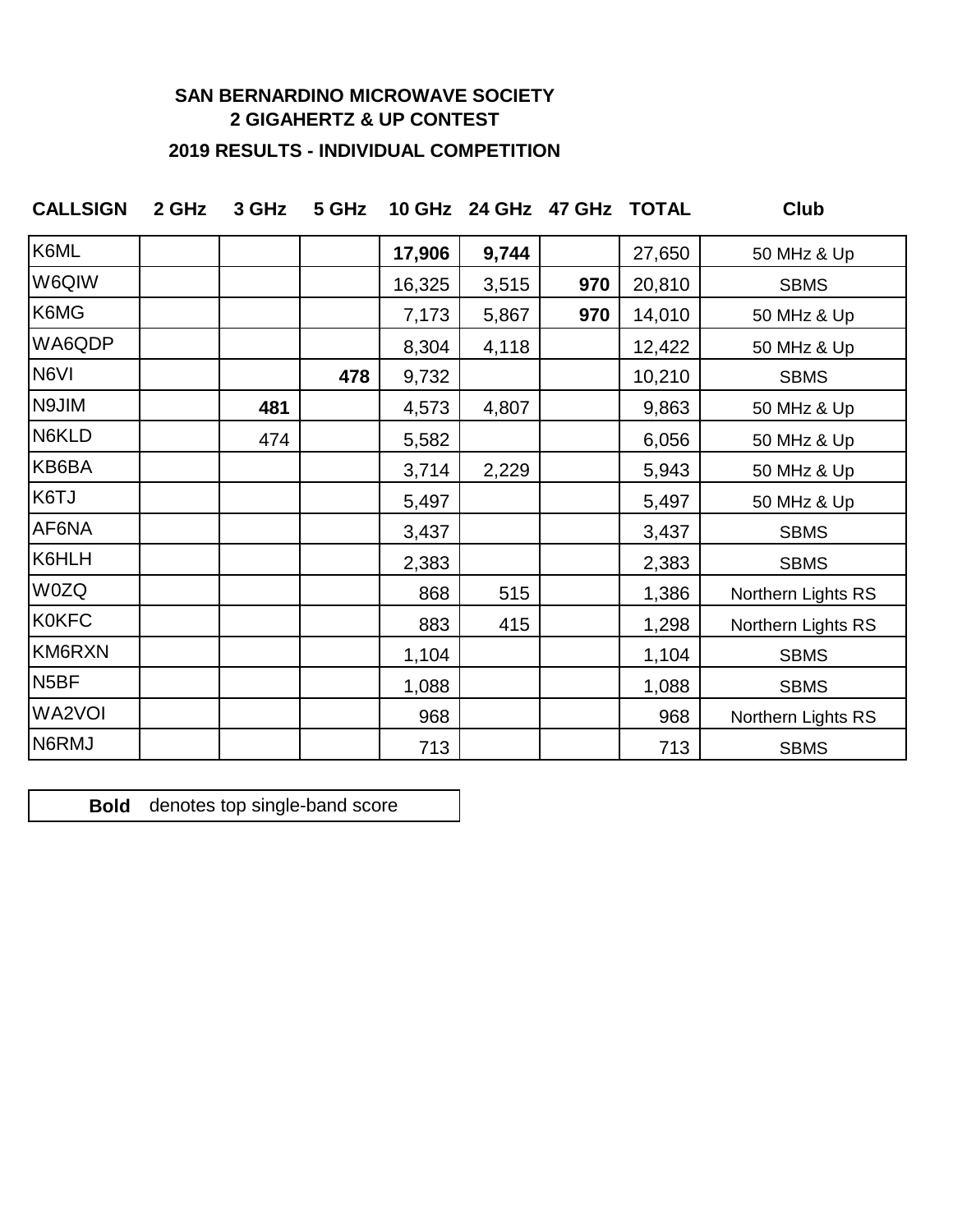# **SAN BERNARDINO MICROWAVE SOCIETY 2 GIGAHERTZ & UP CONTEST**

#### **2019 RESULTS - Best DX**

| K6ML              |     |     | 415 | 240 |     |
|-------------------|-----|-----|-----|-----|-----|
| W6QIW             |     |     | 415 | 187 | 145 |
| K6MG              |     |     | 439 | 240 | 145 |
| WA6QDP            |     |     | 385 | 221 |     |
| N6VI              |     | 131 | 439 |     |     |
| N9JIM             | 145 |     | 502 | 173 |     |
| N6KLD             | 145 |     | 384 |     |     |
| KB6BA             |     |     | 502 | 148 |     |
| K6TJ              |     |     | 439 |     |     |
| AF6NA             |     |     | 502 |     |     |
| K6HLH             |     |     | 318 |     |     |
| <b>W0ZQ</b>       |     |     | 302 | 105 |     |
| <b>K0KFC</b>      |     |     | 212 | 105 |     |
| KM6RXN            |     |     | 171 |     |     |
| N <sub>5</sub> BF |     |     | 178 |     |     |
| WA2VOI            |     |     | 302 | 1   |     |
| N6RMJ             |     |     | 310 |     |     |

**CALLSIGN 2 GHz 3 GHz 5 GHz 10 GHz 24 GHz 47 GHz**

**Bold** denotes top single-band distance